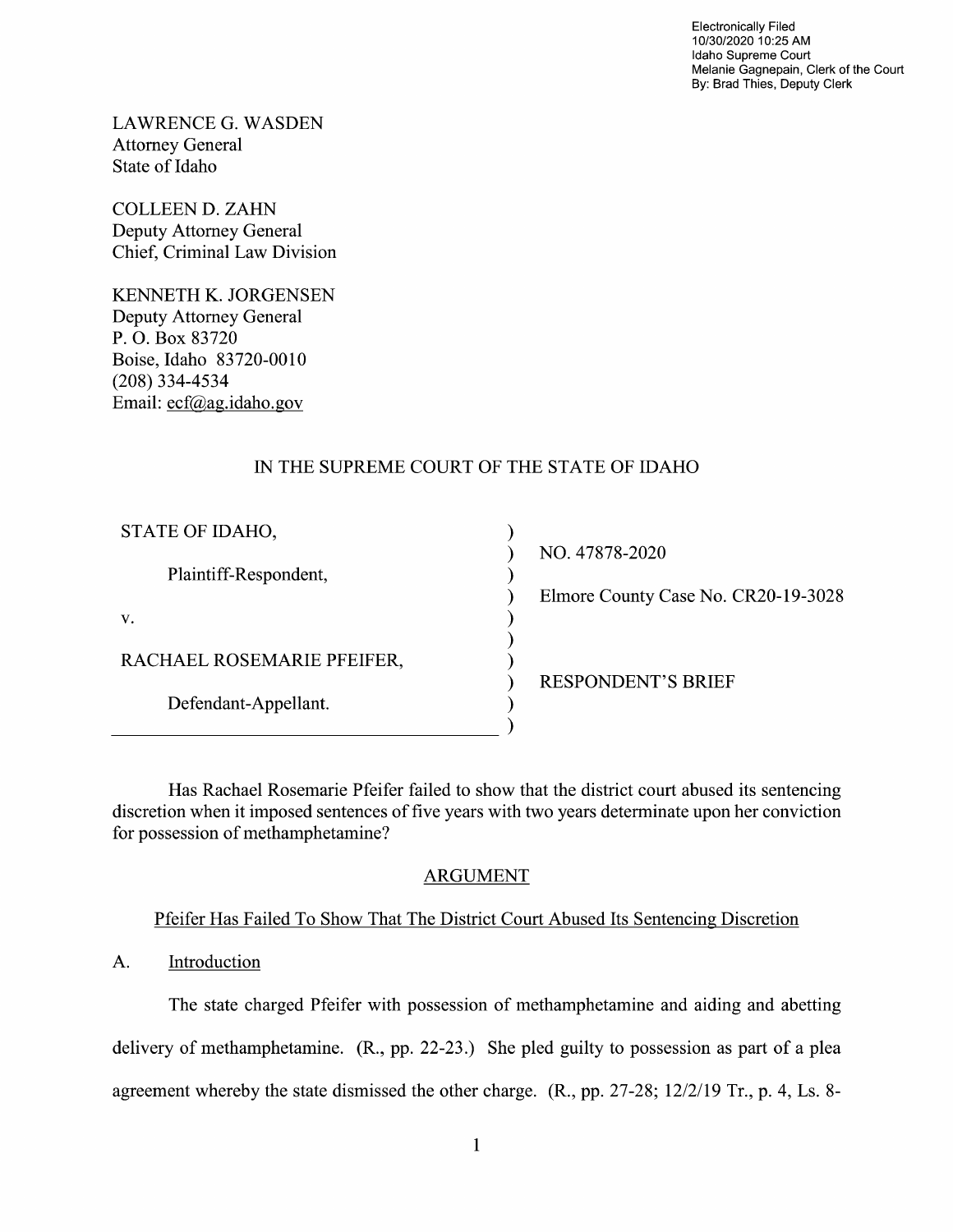19; p. 11, Ls. 15-18.) The district court imposed a sentence of five years with two years determinate.  $(R., pp. 45-47; 2/24/20 \text{ Tr.}, p. 11, Ls. 6-11.)$  Pfeifer filed a timely notice of appeal.  $(R., pp. 49-51.)$ 

On appeal Pfeiffer contends the district court "failed t0 give proper consideration t0 her admitted substance abuse problem and desire for treatment." (Appellant's brief, p. 4.) Review of the record and application 0f the relevant legal standards shows n0 abuse 0f discretion.

#### B. Standard Of Review

The length of a sentence is reviewed under an abuse of discretion standard considering the defendant's entire sentence. State V. Oliver, <sup>144</sup> Idaho 722, 726, 170 P.3d 387, <sup>391</sup> (2007) (citing State v. Strand, 137 Idaho 457, 460, 50 P.3d 472, 475 (2002); State v. Huffman, 144 Idaho 201, 159 P.3d 838 (2007)). It is presumed that the fixed portion of the sentence will be the defendant's probable term of confinement. Li. (citing State V. Trevino, 132 Idaho 888, 980 P.2d 552 (1999)). Where a sentence is within statutory limits, the appellant bears the burden of demonstrating that it is a clear abuse of discretion. State v. Baker, 136 Idaho 576, 577, 38 P.3d 614, 615 (2001) (citing State v. Lundquist, 134 Idaho 831, 11 P.3d 27 (2000)). In evaluating whether a lower court abused its discretion, the appellate court conducts a four-part inquiry, which asks "whether the trial court:  $(1)$  correctly perceived the issue as one of discretion;  $(2)$  acted within the outer boundaries of its discretion; (3) acted consistently with the legal standards applicable to the specific choices available to it; and (4) reached its decision by the exercise of reason." State v. Herrera, 164 Idaho 261, 272, <sup>429</sup> P.3d 149, <sup>160</sup> (2018) (citing Lunneborg V. MV Fun Life, <sup>163</sup> Idaho 856, 863, <sup>421</sup> P.3d 187, 194 (2018)).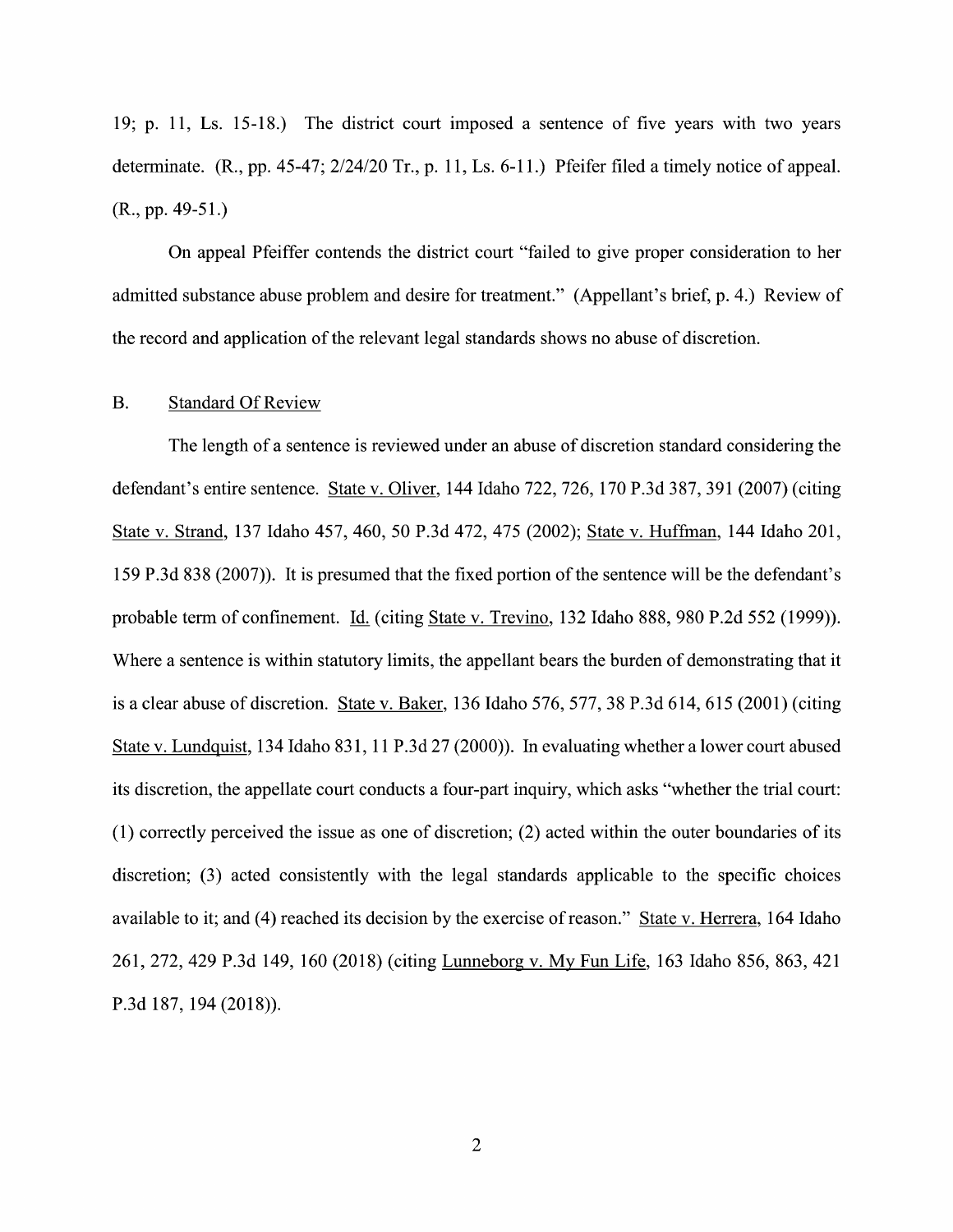### C. Pfeifer Has Shown N0 Abuse Of The District Court's Discretion

To bear the burden of demonstrating an abuse of discretion, the appellant must establish that, under any reasonable view of the facts, the sentence was excessive. State v. Farwell, 144 Idaho 732, 736, 170 P.3d 397, 401 (2007). In determining whether the appellant met this burden, the court considers the entire sentence but, because the decision t0 release the defendant on parole is exclusively the province of the executive branch, presumes that the determinate portion will be is exclusively the province of the executive branch, presumes that the determinate portion will be<br>the period of actual incarceration. State v. Bailey, 161 Idaho 887, 895, 392 P.3d 1228, 1236 (2017) the period of actual incarceration. State v. Bailey, 161 Idaho 887, 895, 392 P.3d 1228, 1236 (2017)<br>(citing Oliver, 144 Idaho at 726, 170 P.3d at 391). To establish that the sentence was excessive, the appellant must demonstrate that reasonable minds could not conclude the sentence was appropriate to accomplish the sentencing goals of protecting society, deterrence, rehabilitation, and retribution. Farwell, 144 Idaho at 736, 170 P.3d at 401. A sentence is reasonable "'if it appears necessary to accomplish the primary objective of protecting society and to achieve any or all of the related goals of deterrence, rehabilitation, or retribution." Bailey, 161 Idaho at 895-96, 392 P.3d at 1236-37 (quoting State V. McIntosh, 160 Idaho 1, 8, 368 P.3d 621, 628 (2015)).

The district court applied the relevant legal standards, considering "the four goals of sentencing under Idaho law."  $(2/24/20 \text{ Tr.}, p. 8, L. 18 - p. 9, L. 1.)$  The district court rejected probation (including drug court) as an option because it did "not believe at present that [Pfeifer had] the ability to be effectively supervised" and therefore found placing her in the community an "undue risk."  $(2/24/20 \text{ Tr.}, p. 9, L. 8 - p. 10, L. 19)$  In addition, the district court found, based 0n Pfeifer's history, that treatment would be "most effectively provided" in an institution. (2/24/20 Tr., p. 10, L.  $20 - p$ . 11, L. 5.)

The record supports the district court's analysis. This was Pfeifer's fourth felony conviction. (PSI, pp. 4, 11-16.) She had previously been 0n probation and parole and in mental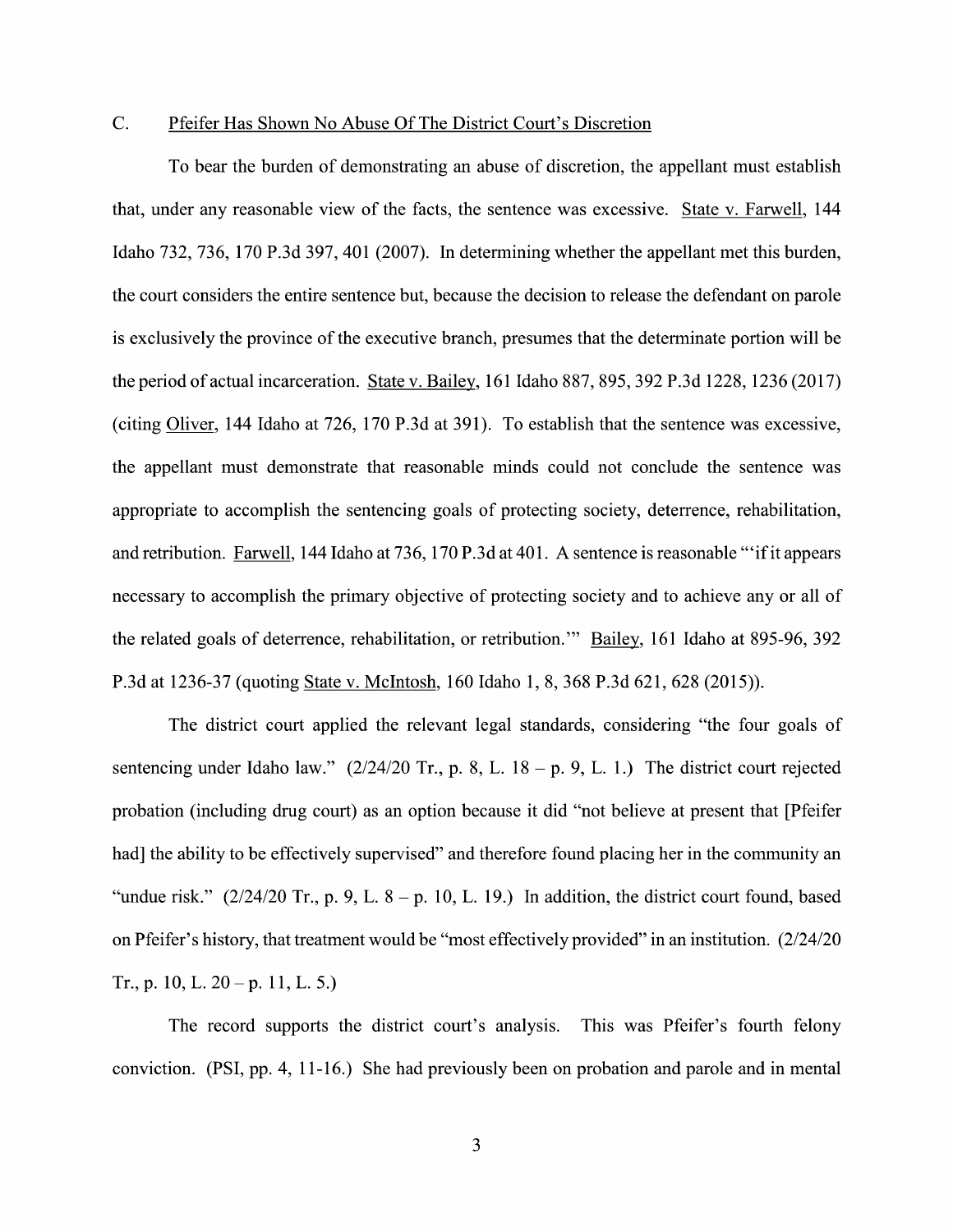health court, and had done poorly in each. (PSI, pp. 4-5, 16-19.) The record "reflects [Pfeifer's] movements into and through IDOC custody since November 2004." (PSI, p. 4.) Pfeifer's history supports the district court's finding that she was not a good candidate for probation at the time of sentencing.

Pfeifer argues the district court "abused its discretion when it failed to provide her an opportunity to participate in drug court." (Appellant's brief, p. 5.) The district court specifically found, however, that drug court was not "appropriate" for Pfeifer, and Pfeifer was not appropriate for drug court, because the court had "serious concerns about how well [Pfeifer] would do" and about the risk she would present to others in the program "based on the nature of [her] criminal history and conduct."  $(2/24/20 \text{ Tr.}, p. 9, L. 19 - p. 10, L. 1.)$  The district court was concerned that Pfeifer would not d0 well in drug court because she had previously failed in mental health court despite that court's "greater detail of wraparound services." (2/24/20 Tr., p. 10, Ls. 1-6.) It was also concerned that Pfeifer had not previously "made a serious effort at probation and parole." (2/24/20 Tr., p. 10, Ls. 6-8.) When it looked at "the ful[l]ness" 0f Pfeifer's "history" and "record" it did not "believe at present" that she could be "effectively supervised" and there was an "undue risk to have [her] in the community." {2/24/20 Tr., p. 10, Ls. 14-19.) She would, the district court found, "commit additional crimes." (2/24/20 Tr., p. 10, L. 19.)

The district court's factual findings are not challenged 0n appeal, at least not directly. Pfeifer asserts the district court did not "properly consider" her substance abuse, her stated desire for treatment, her possible mental illness, and her asserted acceptance 0f responsibility. (Appellant's brief, pp. 4-5.) Pfeifer does not address, however, the district court's determination that she was an undue risk to the community and others in the drug court program and that